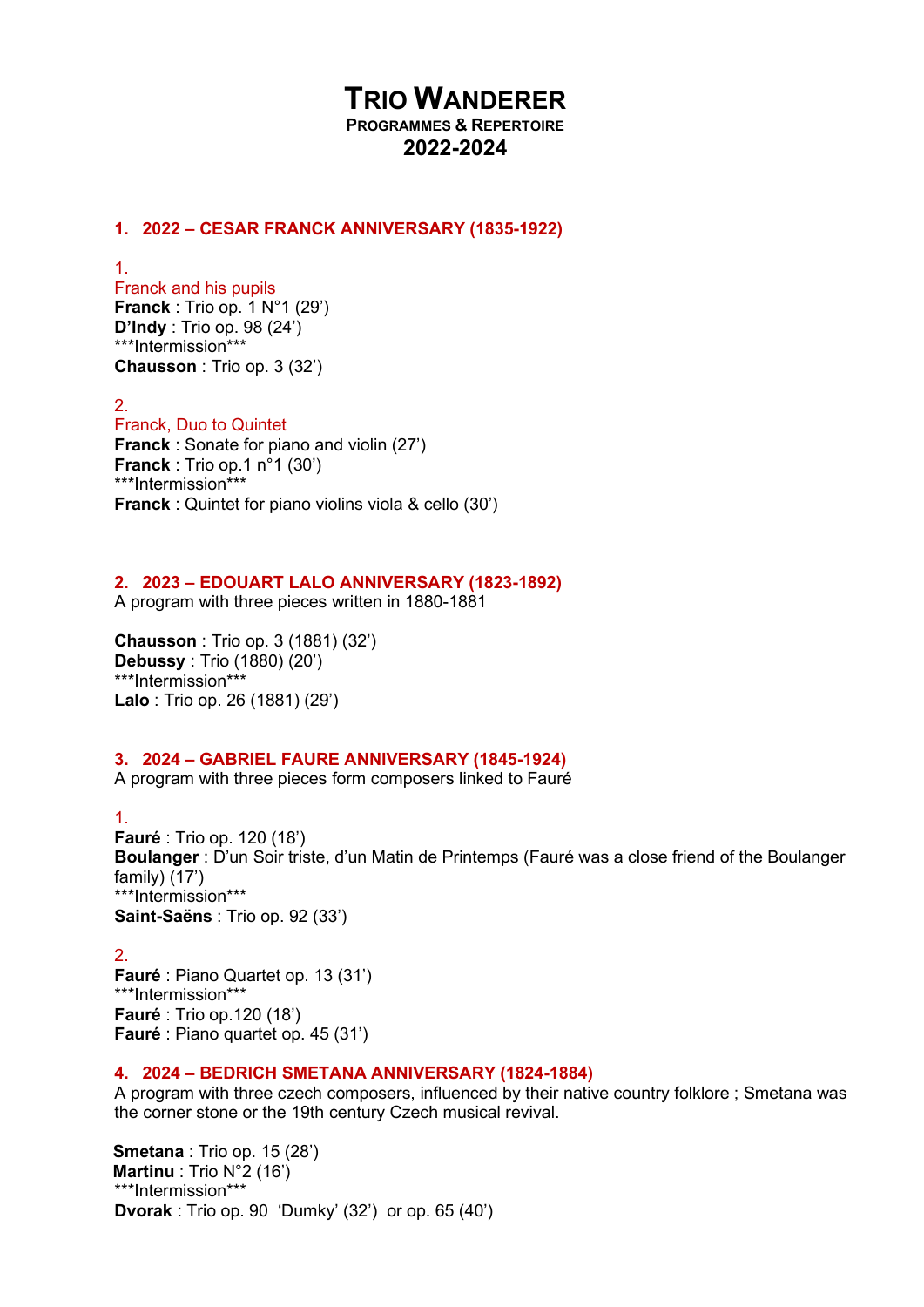#### 5. SCHUMANN – COMPLETE PIANO TRIOS

1.

In one concert Trio op. 80 (27') Trio op. 110 (29') \*\*\*intermission\*\*\* Trio op. 63 (29')

# 2.

In two concerts I : Trio op. 80 (27') Trio op. 110 (29') \*\*\*intermission\*\*\* Quartet for piano violin viola & cello op. 47 (27')

II : Fantasiestücke op. 88 (18') Trio op. 63 (28') \*\*\*intermission\*\*\* Quintet for piano violins viola & cello op. 44 (30')

### 4. FEW VARIOUS PROGRAMS

1. Schumann - Trio op. 80 Liszt - Tristia (16') \*\*\*intermission\*\*\* Rachmaninov - Trio op. 9 (43')

2. Haydn - Trio Hob. XV : 27 (15') Mendelssohn - Trio op. 66 (28') \*\*\*intermission\*\*\* Schubert - Trio op. 100 (42')

3. Rachmaninov - Trio N°1 (13') **Smetana** – Trio op.  $15(26)$ \*\*\*intermission\*\*\* Beethoven - Trio op. 97 Archiduke (36')

#### 4.

Haydn - Trio Hob. XV : 28 (14') Smetana - Trio op. 15 (28') \*\*\*intermission\*\*\* Brahms - Trio op. 8 (33')

### 5.

Schumann -Trio op. 63 (26') Fauré - Trio op. 120 (18') or Lili Boulanger - D'un Soir triste, d'un Matin de Printemps (17') \*\*\*intermission\*\*\* Chostakovich - Trio op. 67 (32')

6.

Schumann - Trio op. 80 Schubert - Notturno op. posth. 148 (9') \*\*\*intermission\*\*\* Beethoven - Trio op. 97 Archiduke (36')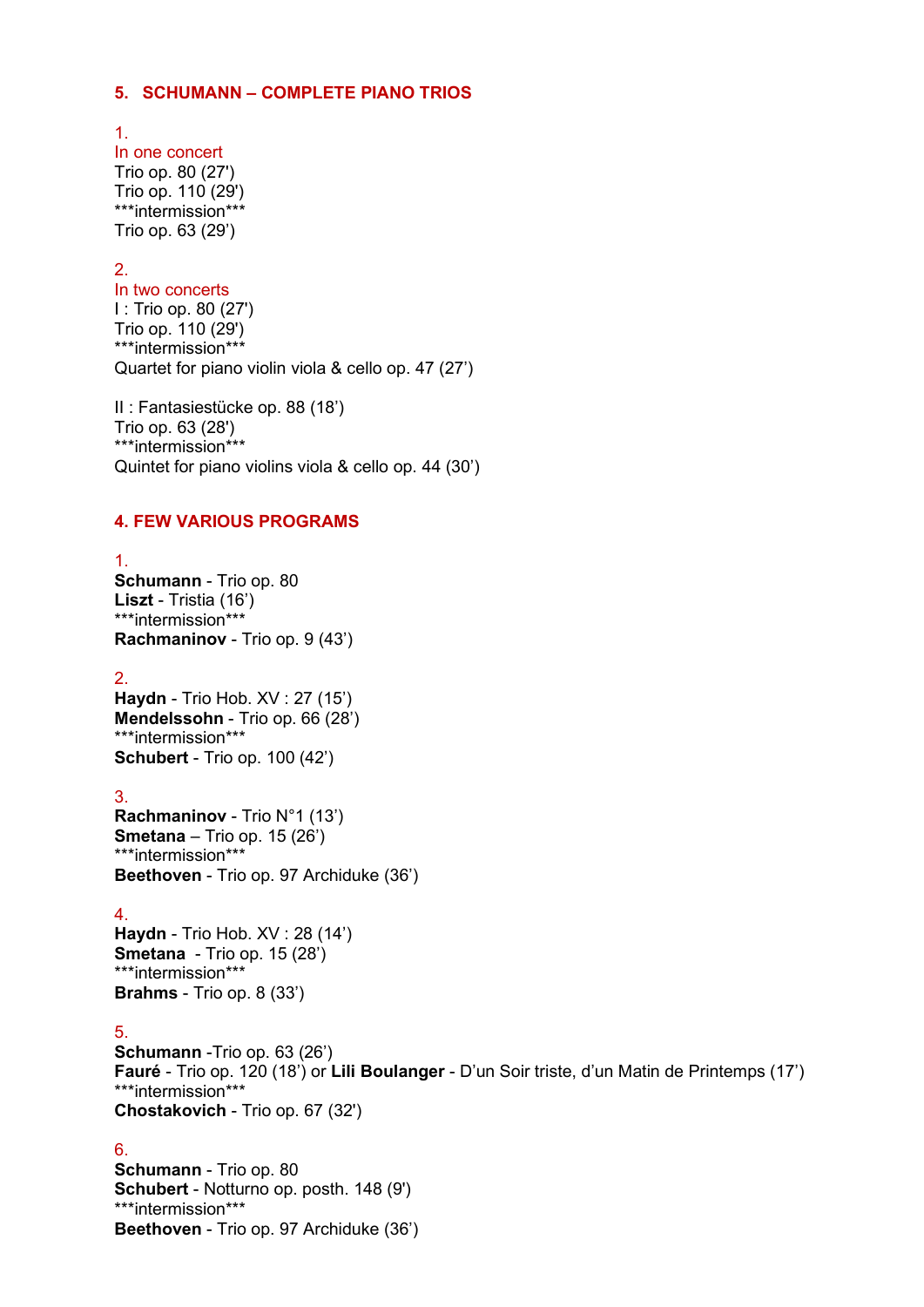7. Saint-Saëns - Trio op. 18 (30') Lili Boulanger - D'un Soir triste, d'un Matin de Printemps (17') \*\*\*intermission\*\*\* Smetana - Trio op. 15 (28')

8.

Franck : Trio op.1 n°1 (30') Liszt - Tristia (16') \*\*\*intermission\*\*\* Saint-Saëns - Trio op. 92 (33')

# 9.

Chausson - Trio op. 3 (32') or Franck : Trio op.1 n°1 (30') Liszt - Tristia (16') \*\*\*intermission\*\*\* Brahms - Trio op. 8 (33')

### 10.

Schumann - Trio op. 80 Bruno Mantovani - 5 Berceuses pour Giulia or Christian Rivet – Courant d'Etoiles (14') \*\*\*intermission\*\*\* Schubert - Trio op. 100 (42')

# 5. CONTEMPORARY PIECES

 Thierry Escaich - Lettres Mêlées (world premiere by Trio Wanderer 2004) (16') Bruno Mantovani - Huits Moments Musicaux (world premiere by Trio Wanderer 2008) (15') Bruno Mantovani - 5 Berceuses pour Giulia (world premiere by Trio Wanderer 2019) (15') Christian Rivet – Courant d'Etoiles (14') (world premiere by Trio Wanderer 2019) (14')

### 6. THEMATIC PROGRAMS

1. Wien to Prag I : Haydn -Trio Hob. XV : 31 (12') Beethoven - Trio op. 97 Archiduke (36') \*\*\*intermission\*\*\* Schubert - Trio op. 100 (42')

II : Haydn - Trio Hob XV : 27 (14') Beethoven - Trio op. 70 N°1 (30') \*\*\*intermission\*\*\* Haydn - Trio Hob. XV : 31 (12') Beethoven - Trio op. 70 N° 2 (30')

III : Haydn - Trio Hob. XV : 31 (12') Schubert - Trio op. 100 (42') \*\*\*intermission\*\*\* Dvorak - Trio op. 65 (40')

### 2.

French music from romanticisism to nowadays Ravel - Trio (28') or Chausson - Trio op. 3 (32') or Franck : Trio op. 1 n°1 (30') Escaich - Lettres Mêlées (2003) (18') or Christian Rivet – Courant d'Etoiles (14') \*\*\*intermission\*\*\* Saint-Saëns - Trio op. 92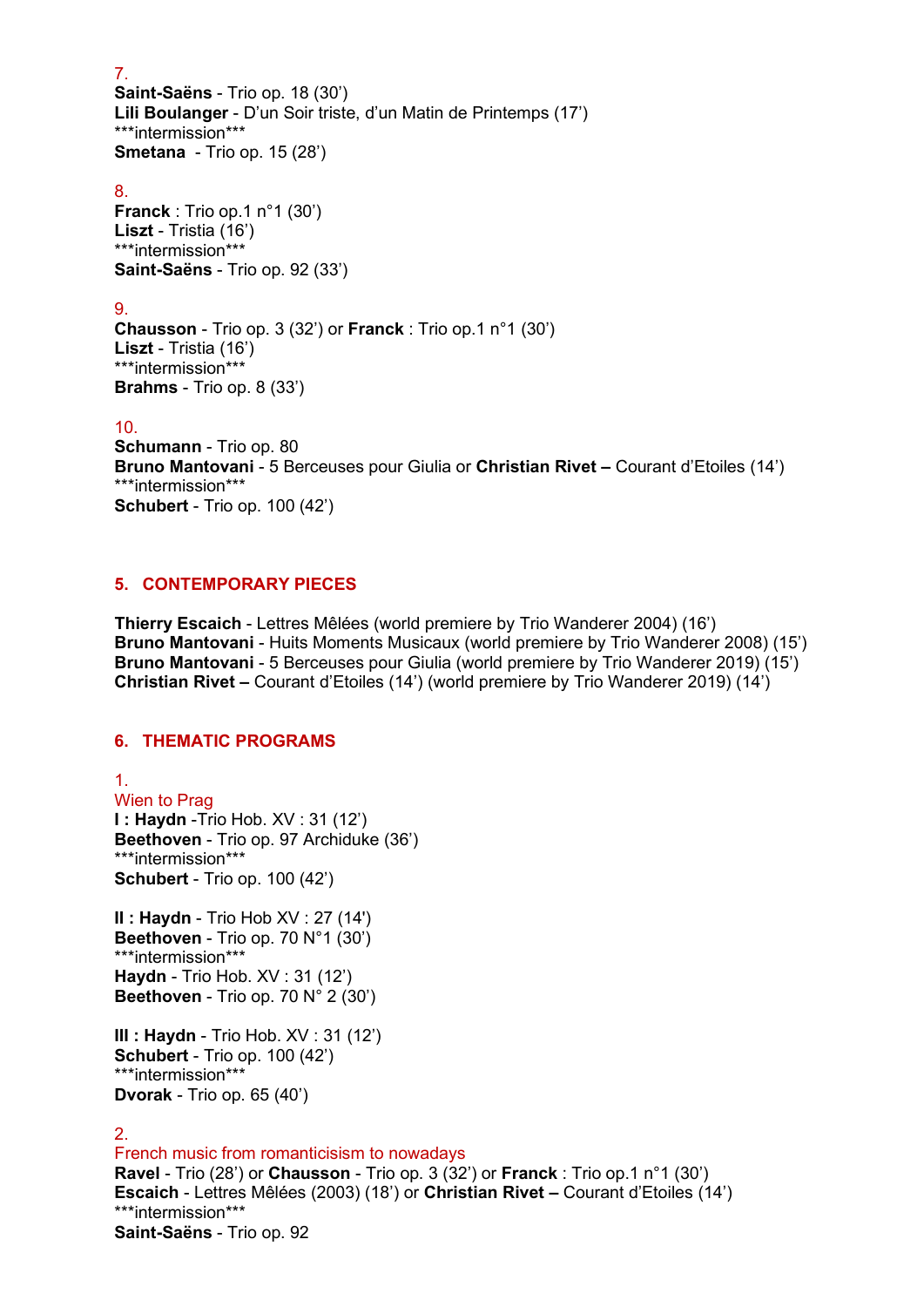America Bloch - Nocturnes (12') Copland - Vitebsk (14') Bernstein - Trio (17') \*\*\*intermission\*\*\* Brahms - Trio op. 8 (version 1854) (world premiere in New-York 1854)

#### 4.

Russian Soul

**I: Arenski** - Trio op. 32 (31') Chostakovich - Trio op. 8 (14') \*\*\*intermission\*\*\* Rachmaninov - Trio op. 9 (43')

II : Rachmaninov - Trio N°1 (13') Chostakovich - Trio op. 67 (32') \*\*\*intermission\*\*\* Tchaïkovski - Trio op. 50 (45')

# 5.

Clara Schumann Circle Robert Schumann - Trio op. 63 Clara Schumann - Trio op. 17 \*\*\*intermission\*\*\* Brahms - Trio op. 8 (1854)

6. Czech national Revival Smetana - Trio op. 15 (28') Suk - Elegie (7') \*\*\*intermission\*\*\* Dvorak - Trio op. 65 (40') or op. 90 Dumky (30')

### 7. COMPOSERS COMPLETE WORKS FOR PIANO TRIO

1. Beethoven complete piano trios (3 concerts) I : Trio op. 1 N°1 (29') Variations op. 121 "Kakadu" (16') Trio op. 70 N°1 "Les Esprits" (30')

II : Trio op. 11 (18') Trio op. 1 N°2 (29') Trio op. 70 N°2 (30')

III : Trio op. 1 N°3 (29') Variations op. 44 (13') Trio op. 97 "Archiduke" (36')

#### 2. Schubert complete piano trios

Trio op. 99 (38') Notturno op. posth. 148 (9') \*\*\*intermission\*\*\* Trio op. 100 (42')

3.